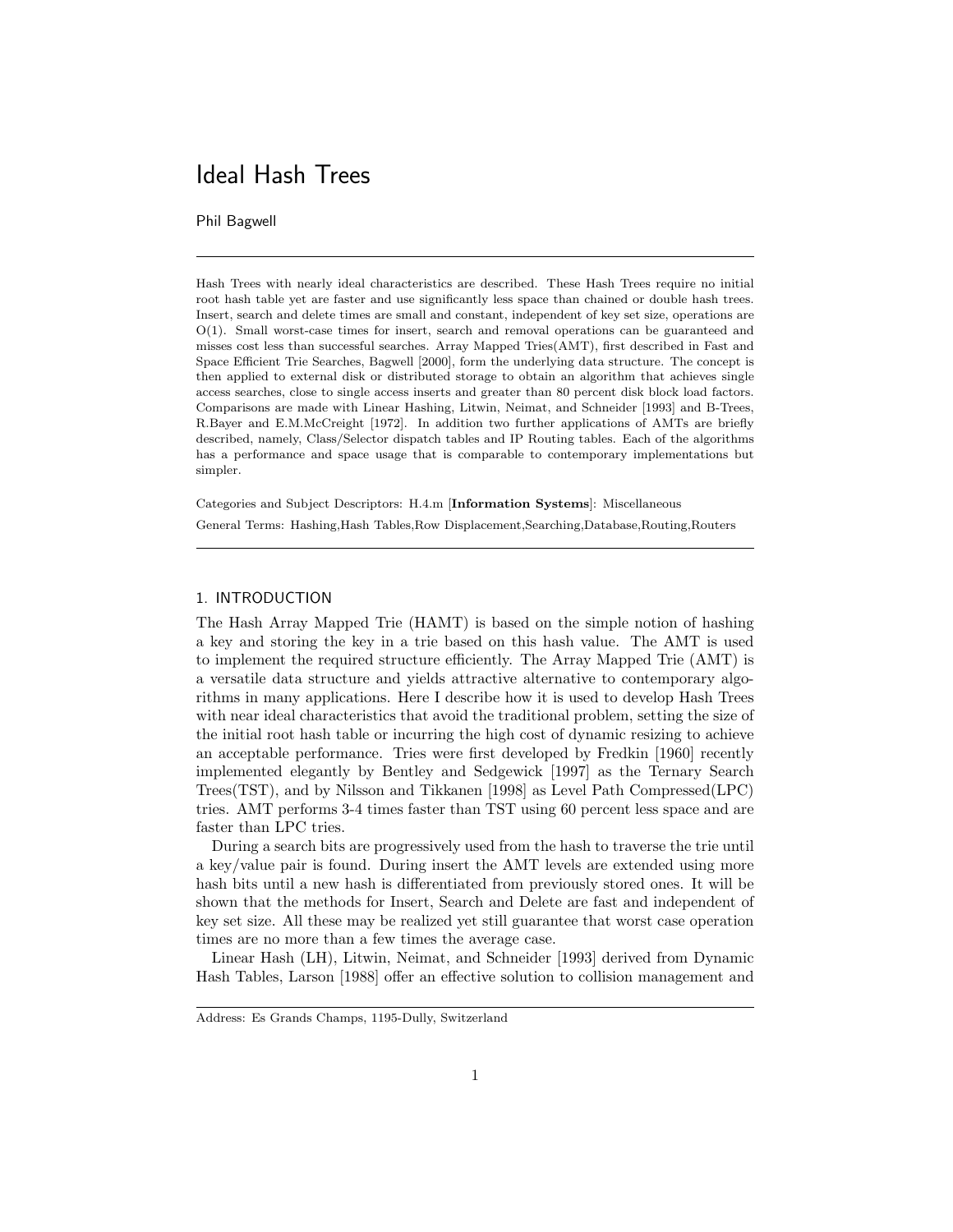external storage growth by maintaining blocks with an acceptable load factor and splitting on collisions. The underlying principle of HAMT, partitioning using a hash, has been developed and combined with the conceptual foundations of LH to give an algorithm that has better performance. The new Partition Hashing(PH) algorithm splits buckets evenly by the number of records and uses adjacent bucket sharing to improve load factor. A hash partition value is maintained for each bucket that guides inserts and searches to the correct bucket. This results in a single access search, inserts costing less than 1.1 accesses for a load factor exceeding 80 percent. If load factor is more critical than insert times for a given application the algorithm can be optimized to give a load factor up to 100 percent with increased accesses per insert.

Adapting the algorithm to distributed processing is discussed briefly. The conceptual framework being adapted from LH\*.

Further examples of the utility of AMT are covered in the section giving brief overview of their application to Class/Selector dispatch tables, and IP Routing tables.

First I start with a brief summary of the AMT data structure before covering the HAMT and PH in more detail. Performance comparisons are included by section.

A more detailed description of the benchmark method can be found at the end of the paper.

# 2. ESSENTIALS OF THE ARRAY MAPPED TRIE

It should be noted that all the algorithms that follow have been optimized for a 32 bit architecture and hence the AMT implementation has a natural cardinality of 32. However it is a trivial matter to adapt the basic AMT to a 64 bit architecture. AMT's for other alphabet cardinalities are covered in the paper, Fast and Space Efficient Trie Searches Bagwell [2000].

A trie is represented by a node and number of arcs leading to sub-tries and each arc represents a member of an alphabet of possible alternatives. Here, to match the natural structure of a 32 bit system architecture, the alphabet is restricted to a cardinality 32 limiting the arcs to the range 0 to 31. The central dilemma in representing such tries is to strike an acceptable balance between the desire for fast traversal speed and minimizing the space lost for empty arcs.

The AMT data structure uses just two 32 bit words per node for a good compromise, achieving fast traversal at a cost of only one bit per empty arc. An integer bit map is used to represent the existence of each of the 32 possible arcs and an associated table contains pointers to the appropriate sub-tries or terminal nodes. A one bit in the bit map represents a valid arc, while a zero an empty arc. The pointers in the table are kept in sorted order and correspond to the order of each one bit in the bit map. The tree is depicted in Fig 1. Note that map entries correspond to the non-empty table entries of the next level down sub-trie.

Finding the arc for a symbol s, requires finding its corresponding bit in the bit map and then counting the one bits below it in the map to compute an index into the ordered sub-trie. Today a CTPOP (Count Population) instruction is available on most modern computer architectures including the Intel Itanium, Compaq Alpha, Motorola Power PC, Sun UltraSparc and Cray, or can be emulated with non-memory referencing shift/add instructions, to count selected bits in a bit-map.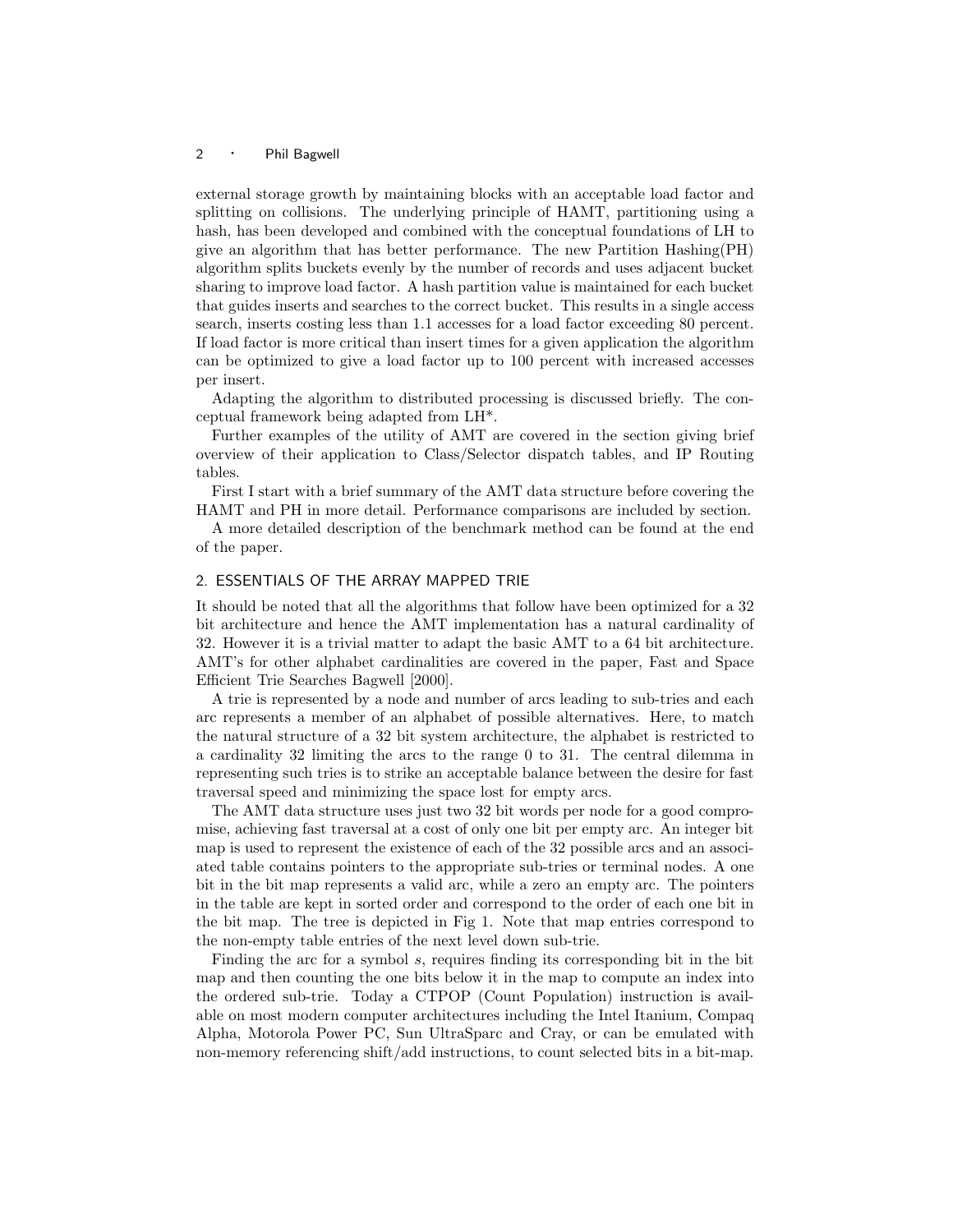## Ideal Hash Trees With AMT's  $\cdot$  3

| Map | SubTrie | Map | SubTrie |
|-----|---------|-----|---------|
|     |         | Map | SubTrie |
|     |         | Map | SubTrie |
|     |         | Map | SubTrie |

Fig. 1. Array Mapped Trie

```
const unsigned int SK5=0x55555555,SK3=0x33333333;
const unsigned int SKF0=0xF0F0F0F,SKFF=0xFF00FF;
         int CTPop(int Map)
           {
           Map-=((Map>>1)&SK5);
           Map=(Map&SK3)+((Map>>2)&SK3);
           Map=(Map&SKF0)+((Map>>4)&SKF0);
           Map+=Map>>8;
           return (Map+(Map>>16))&0x3F;
           }
```
Fig. 2. Emulation of CTPOP

## 3. IDEAL HASHING

Hashing is well known and the basic characteristics are widely documented. Knuth [1998] and Sedgewick [1998]. The central difficulty remains the initial sizing of the root hash table and subsequent resizing as the key set grows to obtain optimum performance. The larger the root hash table the less time is spent in collision resolution. HAMT assumes that the hash table is infinite in size and uses an AMT to represent the sparse array. At key insertion time a hash function is used to generate an array index prefix. The most significant bits of the hash are considered to represent the most significant bits of the array index. Using the AMT structure the hash is consumed each time a sub-trie is chosen until a leaf node is found with a key. If different, a new key is added by removing the existing one, calculating its hash and adding sub-tries until the two keys no longer collide. Additional hash bits are generated as needed.

The realization of this approach is illustrated by the basic HAMT data structure that is depicted in Fig 3. It comprises a root hash table of size  $2<sup>t</sup>$ , where t typically starts as 5, with each entry being the root node for a tree of sub-hash tables with size 32. Each entry in the hash table is either a key/value pair or an AMT pointer and bit map.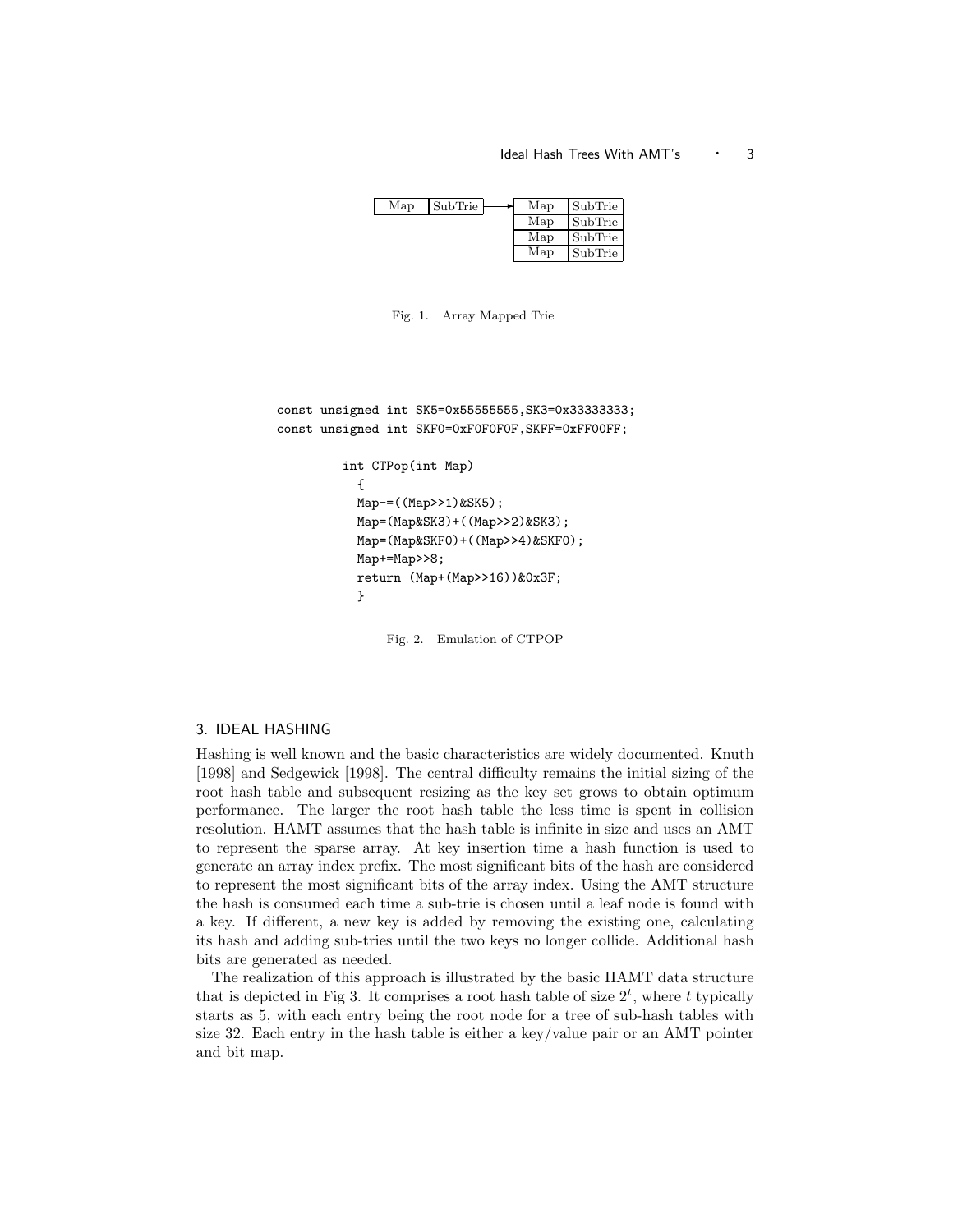

Fig. 3. Hash Array Mapped Trie (HAMT)

#### 3.1 Search for a key

Compute a full 32 bit hash for the key, take the most significant  $t$  bits and use them as an integer to index into the root hash table. One of three cases may be encountered. First, the entry is empty indicating that the key is not in the hash tree. Second the entry is a Key/Value pair and the key either matches the desired key indicating success or not, indicating failure. Third, the entry has a 32 bit map sub-hash table and a sub-trie pointer, Base, that points to an ordered list of the non-empty sub-hash table entries.

Take the next 5 bits of the hash and use them as an integer to index into the bit Map. If this bit is a zero the hash table entry is empty indicating failure, otherwise, it's a one, so count the one bits below it using CTPOP and use the result as the index into the non-empty entry list at Base. This process is repeated taking five more bits of the hash each time until a terminating key/value pair is found or the search fails. Typically, only a few iterations are required and it is important to note that the key is only compared once and that is with the terminating node key. This contributes significantly to the speed of the search since many memory accesses are avoided. Notice too that misses are detected early and rarely require a key comparison.

Unlike Dynamic Perfect Hashing Dietzfelbinger, Karlin, Mehlhorn, auf der Heide, Rohnert, and Tarjan [1994]no effort is taken to minimize the size of the sub-hash tables. Instead the AMT data structure has been used to minimize the cost of empty table entries. As the tree grows there is a small but increasing probability that the number of iterations will cause the 32 bits in the hash to be exhausted and a new one must be computed. This is covered further in the following description of the insertion algorithm.

Assuming that the hash function generates a random distribution of keys then on average the key hash will uniquely define a terminal node after  $lgN$  bits. With an AMT 5 bits of the hash are taken at each iteration giving a search cost of  $\frac{1}{5}lgN$ or  $O(lgN)$ . As will be shown later this can be reduced to an  $O(1)$  cost. Table 1 shows search times for HAMTC with  $O(1)$  cost, HAMTL with  $O(lqN)$  and then a chained hash tree with a root hash table of 2000, 64000 and 512000 entries. (The benchmark system memory capacity limited the Hash tests to 4096000 keys.)

A small, but important implementation consideration is the identification of subtries or key/value nodes by a bit flag in the data structure. Using  $C_{++}$  the bit uses the least significant bit of the pointer and encapsulates this within the pointer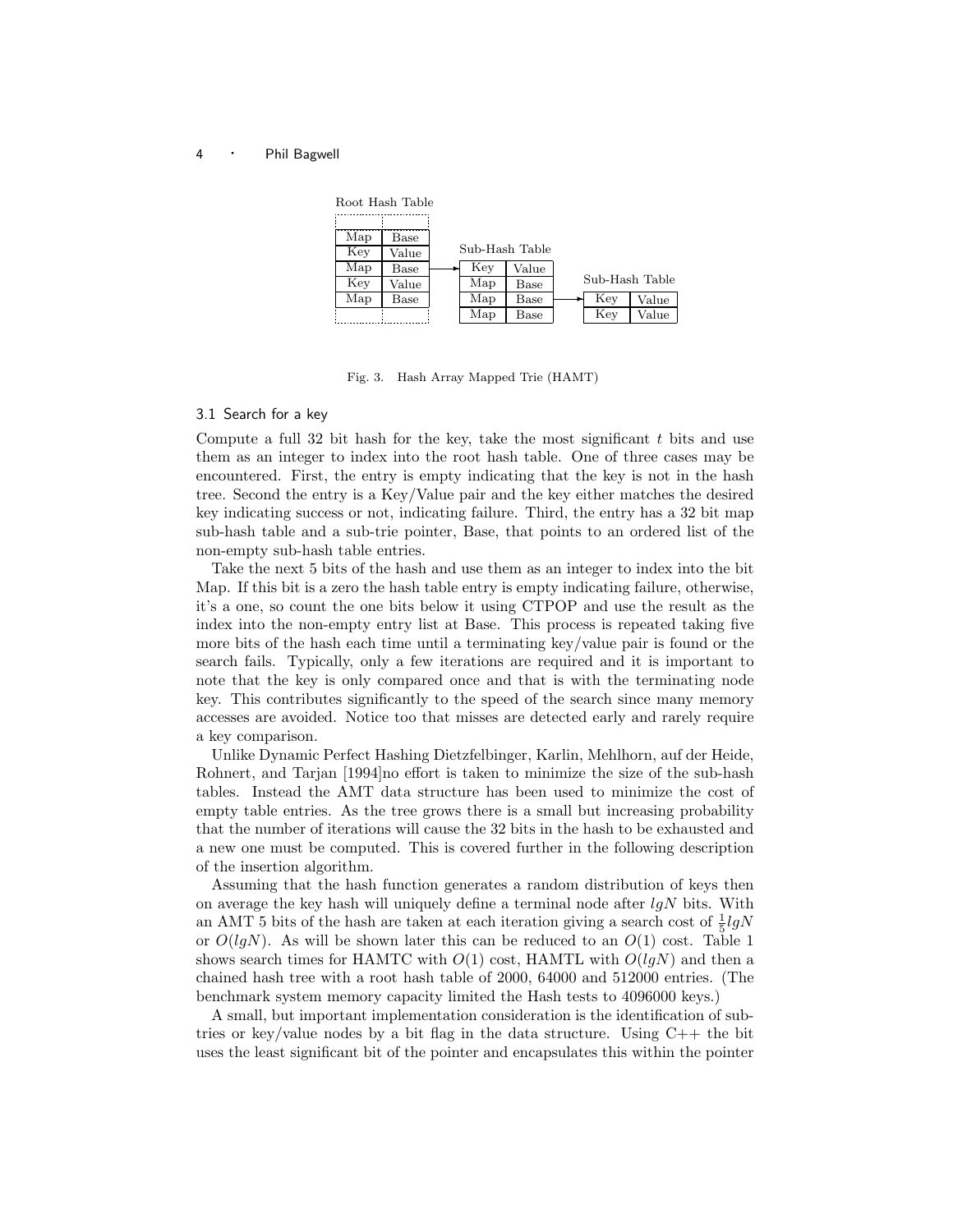access methods. In Java the sign of an array index could be used to achieve the same result. Since the node is kept to 8 bytes on many 32 bit architectures both words are loaded into the cache on reference and the cost of a second memory access avoided. Note that the performance of the algorithm is seriously impacted by the poor execution speed of the CTPOP emulation in Java, a problem the Java designers may wish to address.

| SetSize        | <b>HAMTC</b> | <b>HAMTL</b> | $_{\rm{Hash2K}}$ | Hash64K | Hash512K |
|----------------|--------------|--------------|------------------|---------|----------|
| 8K             | 0.82         | 0.75         | 1.00             | 1.00    | 1.00     |
| $16\mathrm{K}$ | 0.81         | 0.88         | 1.44             | 0.94    | 1.00     |
| 32K            | 0.93         | 1.00         | 2.53             | 1.03    | 0.94     |
| 64K            | $1.06\,$     | 1.13         | 4.66             | 1.19    | 0.97     |
| 128K           | 1.29         | 1.42         | 9.07             | 1.63    | 1.16     |
| 256K           | 1.06         | 1.29         | 19.27            | 1.70    | 1.18     |
| 512K           | 1.16         | 1.34         | 37.90            | 2.13    | 1.49     |
| 1024K          | 1.26         | 1.41         | 77.32            | 3.27    | 1.46     |
| 2048K          | 1.37         | 1.52         | 165.00           | 5.83    | 2.04     |
| 4096K          | 1.45         | 1.63         | 347.00           | 11.28   | 2.49     |
| 8192K          | 1.35         | 1.73         |                  |         |          |

Table 1. Comparative Search performance

# 3.2 Insertion

The initial steps required to add a new key to the hash tree are identical to the search. The search algorithm is followed until one of two failure modes is encountered.

Either an empty position is discovered in the hash table or a sub-hash table is found. In this case, if this is in the root hash table, the new key/value pair is simply substituted for the empty position. However, if in a sub-hash table then a new bit must be added to the bit map and the sub-hash table increased by one in size. A new sub-hash table must be allocated, the existing sub-table copied to it, the new key/value entry added in sub-hash sorted order and the old hash table made free.

Or the key will collide with an existing one. In which case the existing key must be replaced with a sub-hash table and the next 5 bit hash of the existing key computed. If there is still a collision then this process is repeated until no collision occurs. The existing key is then inserted in the new sub-hash table and the new key added. Each time 5 more bits of the hash are used the probability of a collision reduces by a factor of  $\frac{1}{32}$ . Occasionally an entire 32 bit hash may be consumed and a new one must be computed to differentiate the two keys. Table 2 shows Insert times corresponding to search times in Table 1.

#### 3.3 Memory Allocation

As Nilsson and Tikkanen [1998] remark, performance critically depends on the memory allocation system and careful organization is rewarded. Since sub-hash tables range from 1 to 32 entries demand for new hash tables becomes progressively distributed across the full 32 range of sizes. This distribution is exploited by keeping an array of 32 linked lists of free sub-hash tables. The first entry in the array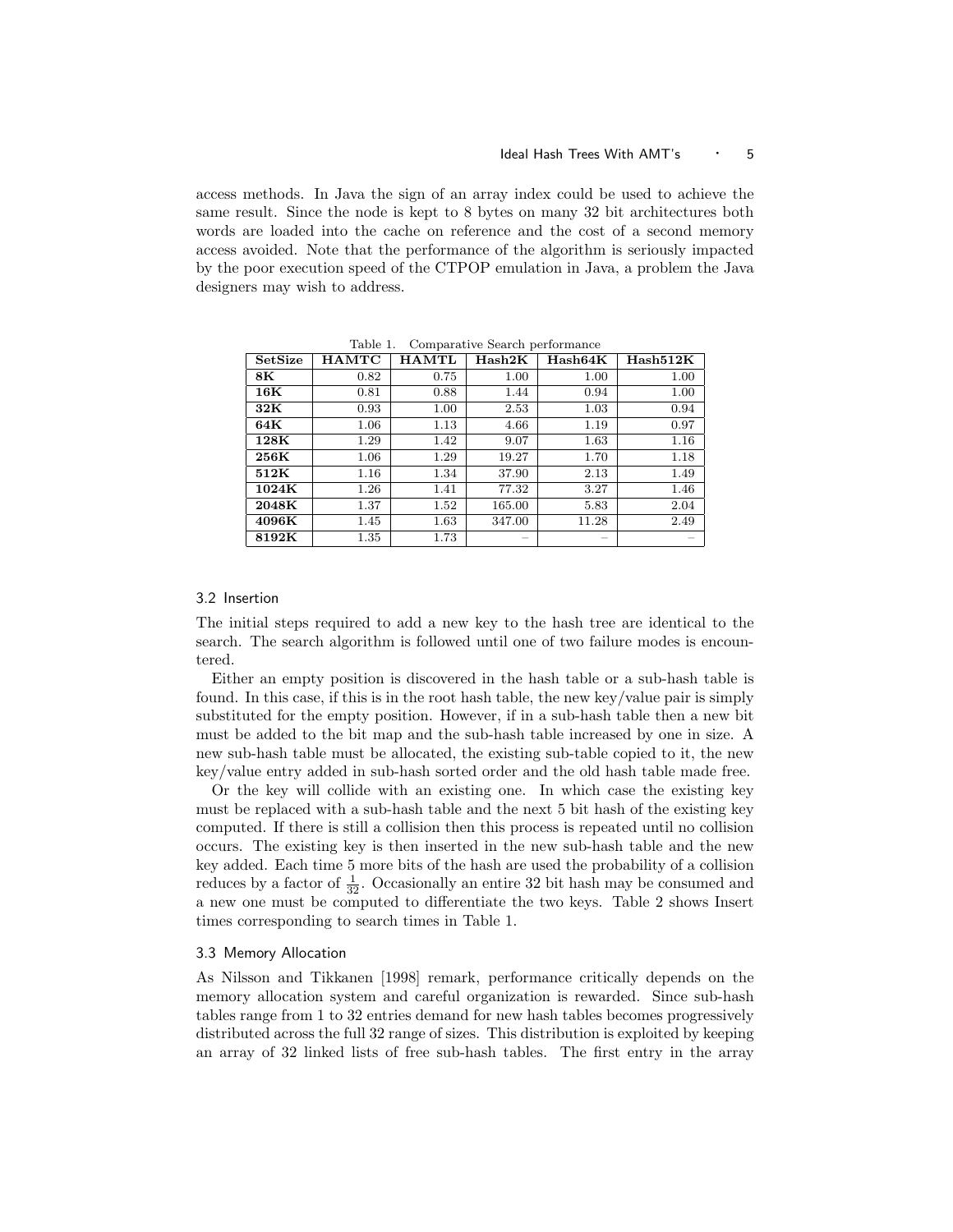| SetSize        | <b>HAMTC</b> | <b>HAMTL</b> | Hash2  | $_{\rm Hash64}$ | Hash512 |
|----------------|--------------|--------------|--------|-----------------|---------|
| $8\mathrm{K}$  | 3.55         | 3.56         | 3.00   | 3.38            | 2.75    |
| $16\mathrm{K}$ | 3.58         | 3.54         | 3.44   | 2.75            | 2.81    |
| 32K            | 3.83         | 3.78         | 4.56   | 3.16            | 2.97    |
| 64K            | 4.06         | 4.01         | 6.80   | 3.27            | 2.86    |
| 128K           | 3.92         | 3.90         | 11.42  | 3.38            | 2.95    |
| 256K           | 4.10         | 3.93         | 21.08  | 3.99            | 3.31    |
| 512K           | 4.31         | 4.18         | 40.96  | 4.44            | 3.62    |
| 1024K          | 4.72         | 4.63         | 80.55  | 5.46            | 3.44    |
| 2048K          | 4.94         | 4.95         | 175.00 | 7.83            | 3.82    |
| 4096K          | 4.87         | 5.00         | 343.00 | 13.31           | 4.51    |
| 8192K          | 5.22         | 5.37         |        |                 |         |

Table 2. Comparative Insert performance

contains the list of all free sub-hash tables of length one, the second the list of all subhash tables of length two and so on. Thus allocating a new sub-hash table requires the minimum of work, either remove one from the appropriate free list or allocate a new one from free memory pool. The memory pool is allocated from system memory in blocks. A freed sub-hash table is simply attached to the appropriate free list.

Clearly the distribution is not quite perfectly balanced, as the key set grows more small sub-hash trees are freed than are required later. Unchecked this leads to a set of free lists that are typically 3 times the used space, however with a little ingenuity memory pool blocks can be de-fragmented to recover the lost free space. A de-fragmentation threshold is set as a percentage of waste free memory allowed. If this is exceeded a memory pool block will be de-fragmented during the next key insertion. With this modification, space wasted is restricted to a few percent with minor impact on insertion times. Table 3 shows total node usage, including free and the amount free, but excluding key string storage, with a threshold of 15 percent. The variance in node consumption is also small when compared across a large number of key sets.

The pool block size partially determines the time for insert or removal. In general the larger the pool blocks the better the amortized insertion time however blocks beyond 2000 nodes give marginal improvement. When a pool block is de-fragmented all the allocated sub-hash tables must be moved. Although not a costly activity it could represent many insert times in the worst case. However, the de-fragmentation can be carried out progressively, moving only one sub-hash table at each insert until the complete block is de-fragmented. With this modification the worst case becomes a few average insert times.

A pessimistic average de-fragmentation cost can be shown to be  $O(1)$ . Suppose the free space ratio is set to a fraction  $f$  of the total space used  $S$  and a further n keys are added. Note  $f=0.15$  implies that 15% space is reserved in the linked free lists.

When a key is added a sub-table is freed with e entries, placed on the appropriate free list and a new one is required with  $e + 1$  entries. Hence after n inserts n subtables are freed and  $n$  new ones required. In order to keep the free space a constant the de-fragmentation must recover worst case  $n(1-f)$  trie nodes if they are not available on free lists in the required size.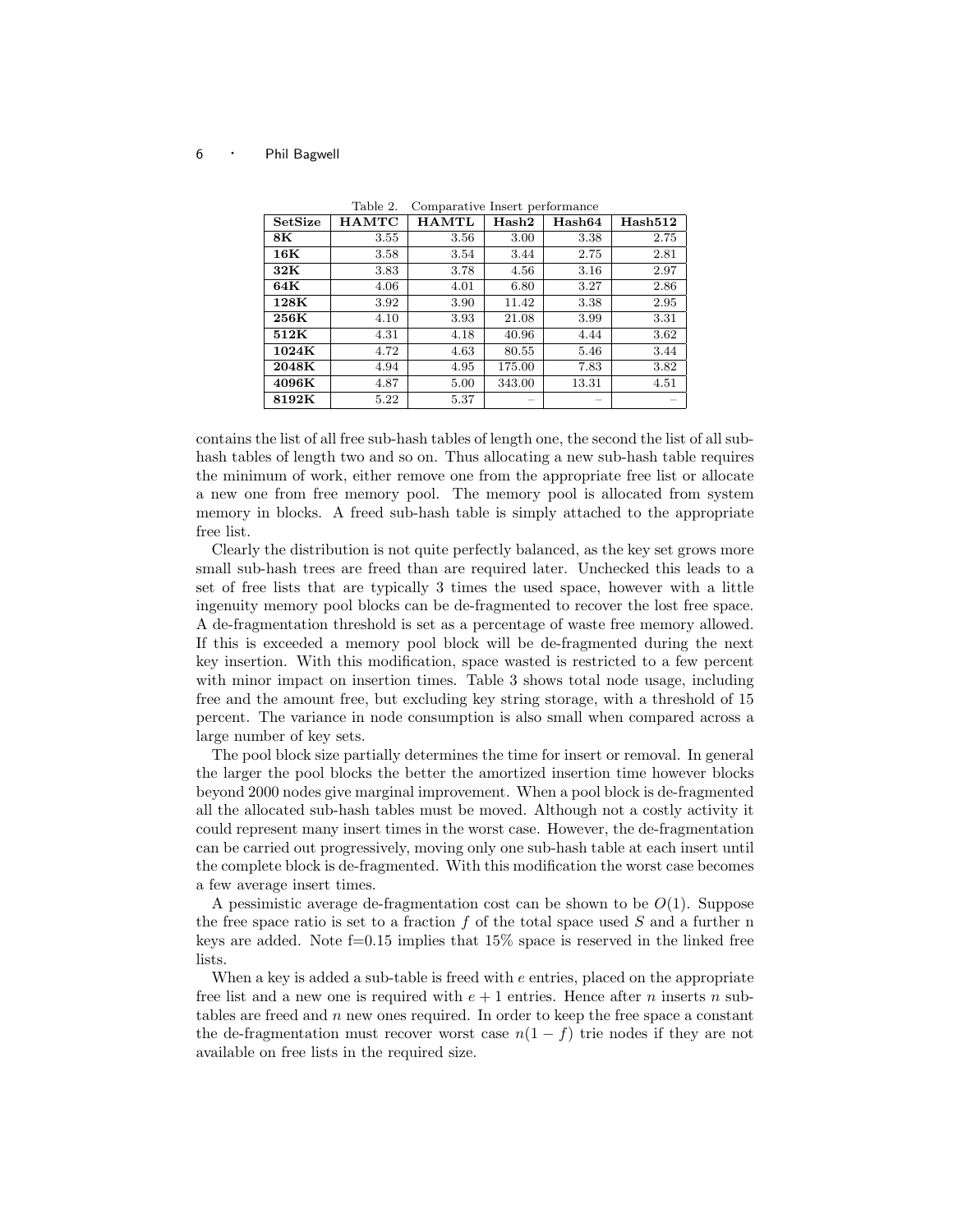On average each memory block contains a fraction  $1 - f$  sub-tables and f free ones.

In order to recover space  $n(1-f)$  then  $n(1-f)/f$  space must be de-fragmented. Each de-fragmentation requires  $1 - f$  sub-tables to be reallocated. Hence defragmentation cost of n inserts become  $\frac{n(1-f)}{f}(1-f)$  or  $\frac{n(1-f)^2}{f}$  $\frac{-f}{f}$ . Therefore average pessimistic cost per insert is  $\frac{(1-f)^2}{f}$  $\frac{f-f}{f}$  or  $O(1)$ . The average cost is significantly better than this, free lists often contain the required memory, becoming progressively more likely as the free pool grows with N.

| rable 3. | HAMIC Space Utilization |               |
|----------|-------------------------|---------------|
| SetSize  | <b>Total Nodes</b>      | Free Nodes    |
| 8K       | 12K                     | $2\mathrm{K}$ |
| 16K      | 24K                     | 4K            |
| 32K      | 49K                     | 7K            |
| 64K      | 101K                    | 15K           |
| 128K     | 190K                    | 27K           |
| 256K     | 365K                    | 49K           |
| 512K     | 729K                    | 105K          |
| 1024K    | 1569K                   | 231K          |
| 2048K    | 3259K                   | 484K          |
| 4096K    | 6261K                   | 933K          |
| 8192K    | 11799K                  | 1610K         |

 $T<sub>1</sub>$ ,  $\alpha$  IIAMTC  $S<sub>2</sub>$ , IIII.

## 3.4 Lazy Root Hash Table Re-Sizing

As can be seen from the performance characterization, search and, to a lesser extent, insert times improve with larger root hash tables. At some point as the hash tree grows it would be an advantage to resize the root hash table. This proves to be a low cost activity that can be performed lazily to guarantee worst case insert and search times.

Each Sub-hash tree represents 32 entries, which may be filled or empty. If the root tree is resized to  $2^{(t+5)}$  each of the sub-hash table entries has a corresponding place in the new root hash table. The sub-hash table non-empty entries need to be copied into the new root hash table and the sub-hash table made free. Unlike other schemes, notice that rehashing is not required. The probability of the root hash table containing a key/value pair, which would require re-hashing to locate it correctly, is close to zero, however a practical algorithm must still consider the case.

The entire root hash table can be processed at once or each sub-hash table migrated to the new root table only when needed. First a new root table is created with all the entries set to empty, a process that can be amortized over several insertions. A resizing index is maintained that is moved progressively through the original root hash table. A modified search algorithm compares the first t bits of the hash with the resize index. If less then the search uses the old hash table otherwise the search starts with the new root hash table taking  $t + 5$  bits from the hash to form the index and the search then continues normally. The insert algorithm is similarly modified.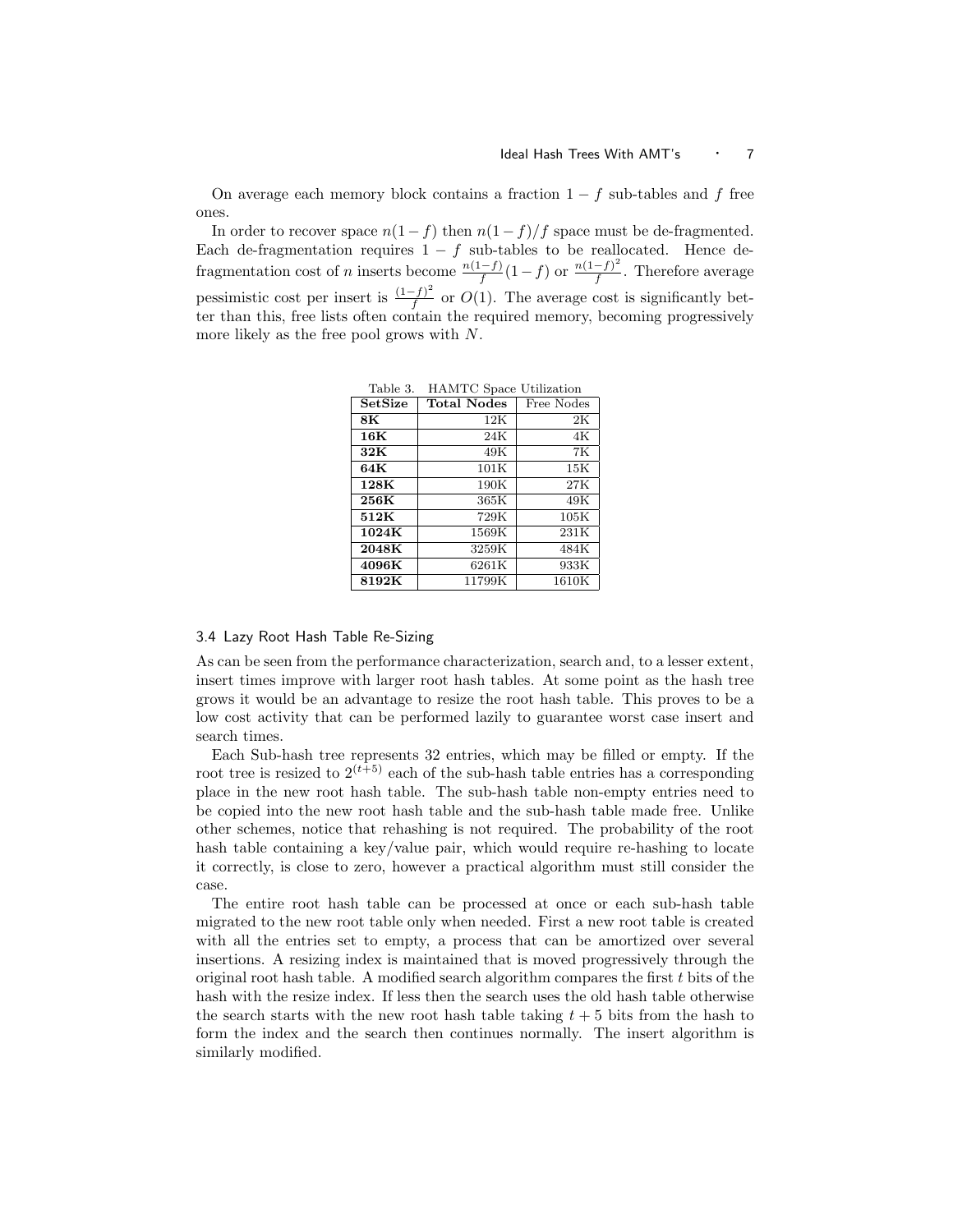The hash table should be resized when the new hash table represents a reasonable fraction, say,  $\frac{1}{f}$  of the total allocated space. This means that the first  $\frac{1}{5}lg \frac{N}{f}$  accesses will be replaced by a single access in the hash table. Hence the average search and insert costs become  $\frac{1}{5}lgN - \frac{1}{5}lg(\frac{N}{f})$  or  $\frac{1}{5}(lgf)$ , i.e.  $O(1)$ . Note, table resizing will only occur when the new table is 32 times the size of the old one or when the original table is  $\frac{1}{32f}$  in size. It is sufficient therefore to move entries from the old to the new root table once every, say,  $\frac{32f}{2}$  inserts to complete this process before the next resize could be required. Since one root table entry move is equivalent to a few average insert times this becomes the worse case insert time. All the HAMTC times in Table 1 and 2 result from using this lazy resizing algorithm.

If the final size of the HAMT can be estimated in advance then the root hash table can be given an initial size to match this. Performance improves accordingly. See Table 4 for a comparison of HAMT with initial root tables of 16000, 128000, and 512000 entries and then lazy resizing on additional growth.

| таріє ч.<br>SetSize | 16K Table | плитте мин пшиаг назн тарк - реаген<br>128K Table | 512K Table |
|---------------------|-----------|---------------------------------------------------|------------|
| 8K                  | 0.25      | 0.50                                              | 0.63       |
| 16K                 | 0.81      | 1.06                                              | 0.63       |
| 32K                 | 0.72      | 0.66                                              | 0.69       |
| 64K                 | 0.81      | 0.73                                              | 0.91       |
| $128\mathrm{K}$     | 1.21      | 0.88                                              | 0.80       |
| 256K                | 0.97      | 0.99                                              | 0.97       |
| 512K                | 1.16      | 1.09                                              | 1.27       |
| 1024K               | 1.32      | 1.19                                              | 1.28       |
| 2048K               | 1.40      | 1.34                                              | 1.30       |
| 4096K               | 1.44      | 1.32                                              | 1.25       |
| 8192K               | 1.51      | 1.36                                              | 1.27       |

Table 4. HAMTC with Initial Hash Table - Search

# 3.5 Space Used

With root hash table resizing the algorithm requires space that is a constant multiple of N. Suppose the table has just been resized and the resize factor has been set to 4. At this point the root hash table is close to  $\frac{N}{4}$  and each location has an average of 4 keys which hash to that index. Then each of the cases of 0 through to n are considered assuming a Poisson distribution. Accordingly it is found that on average 1.8% of the locations will be empty 7.3% of the locations will have a key/value pair and the rest will have sub-trie entries with two or more keys. Then taking each of the cases 2 to  $n$  the average number of sub-tries which contain further sub-tries can be calculated in a similar way. When  $n > 5$  the contribution is negligible. As a result it is found that on average 18.8% of the locations will have sub-tries with a further sub-trie. Hence the space required becomes the total number of key/value pairs  $N$ , plus the number of sub-trie links in the tree, less the number of key/value pairs in the root hash table or  $N + 0.25N(1+0.188-0.073)$  or approximately 1.28N. Changing the resize factor will cause this constant to change. Table 5 demonstrates this relation showing both the theoretical value and a corresponding measured empirical value. Note that the search time constant decreases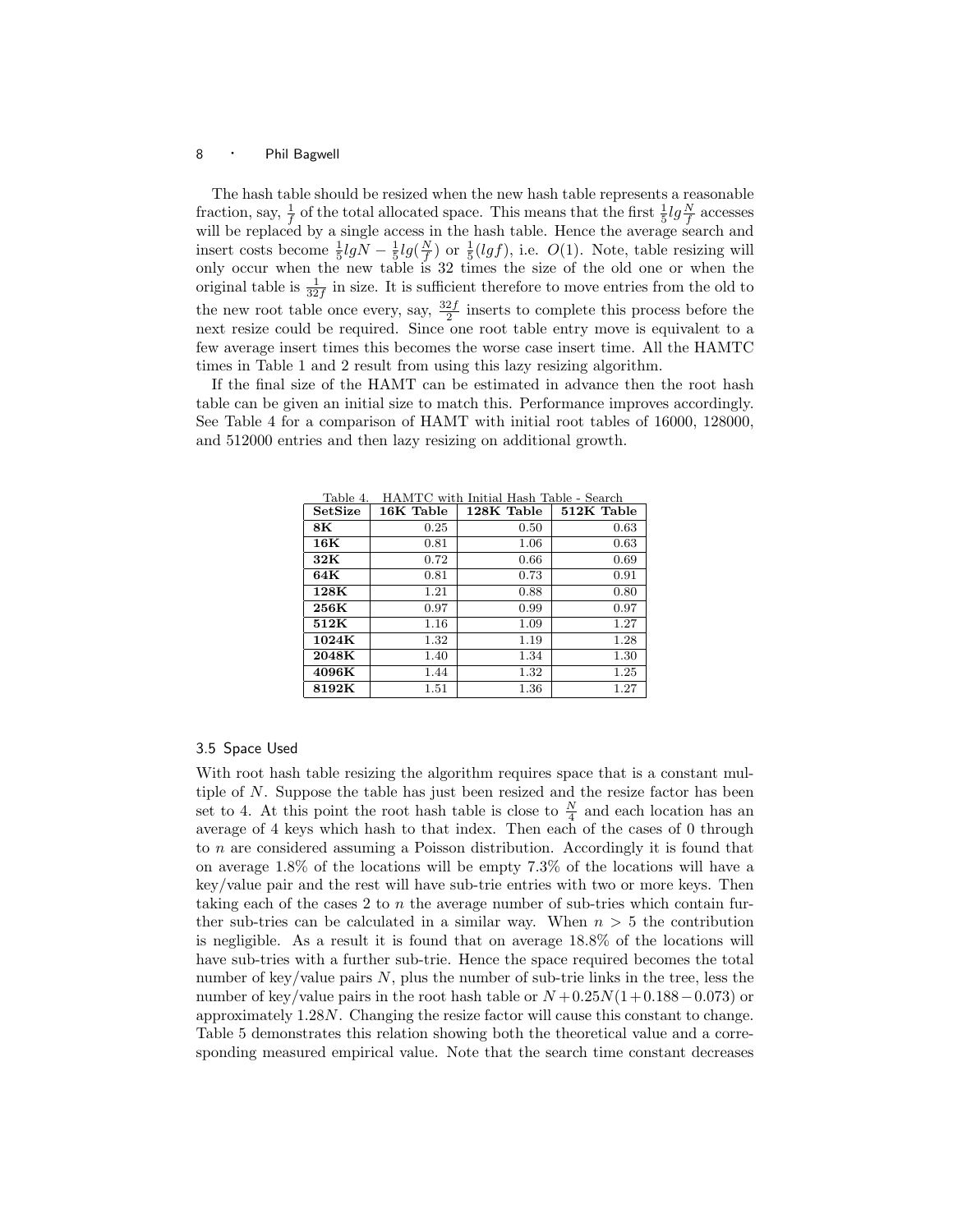as the space constant increases. In practice this allows the algorithm to be tuned dynamically to give best performance for small  $N$ . Then as  $N$  becomes large the resize factor and free space can be adjusted to give efficient space use for a slightly lower performance.

| Table 5. | Factor and Space Use |           |  |  |  |
|----------|----------------------|-----------|--|--|--|
| Factor   | Theory               | Empirical |  |  |  |
|          | 1.65                 | 1.63      |  |  |  |
| $\bf{2}$ | 1.40                 | 1.39      |  |  |  |
|          | 1.28                 | 1.28      |  |  |  |
| 8        | 1.14                 | 111       |  |  |  |

### 3.6 Key Removal

Key removal presents few complications and two cases need be considered. If the sub-hash tree contains more than two entries then the key entry is removed and marked empty. This requires that a new smaller sub-hash table be allocated and the old one made free. If the sub-hash table contains two entries then the remaining entry is moved to the parent sub-hash table and the current sub-hash table made free.

A threshold may be set on free memory pool and if exceeded then the allocated sub-hash tables in a pool block are moved into free space in other pool blocks. The free entries are removed from the free lists and the pool block returned to the system.

## 3.7 Hash Function

Although not absolutely critical the selection of a good hash function does significantly impact the HAMT overall performance. The Universal Hash Sedgewick [1998], p593, proved to be the best when compared with Elf Hash and PJW Hash, Table 6. Both the HAMT and the chained Hash tables used the Universal hash.

The hash function was tailored to give a 32 bit hash. The algorithm requires that the hash can be extended to an arbitrary number of bits. This was accomplished by rehashing the key combined with an integer representing the trie level, zero being the root. Hence if two keys do give the same initial hash then the rehash has a probability of 1 in  $2^{32}$  of a further collision. With a good hash function, the hash should be unique after, on average,  $lgN$  bits so it is rare in practice for the rehash to be needed.

## 3.8 Guaranteed Worst Case Insertion, Search and Removal Times

Some real time applications require that all operation times be bounded. With one exception all of the operations described so far are bounded.

During the insert operation the hash function is relied on to produce key differentiation after a few sub-hash tables. There is a high probability that this will be so but there remains a remote possibility that it will prove to be a fatally lengthy operation. Happily this potential Achilles heel can be avoided by allowing rehashing to continue to some limit and then the whole key is utilized in place of the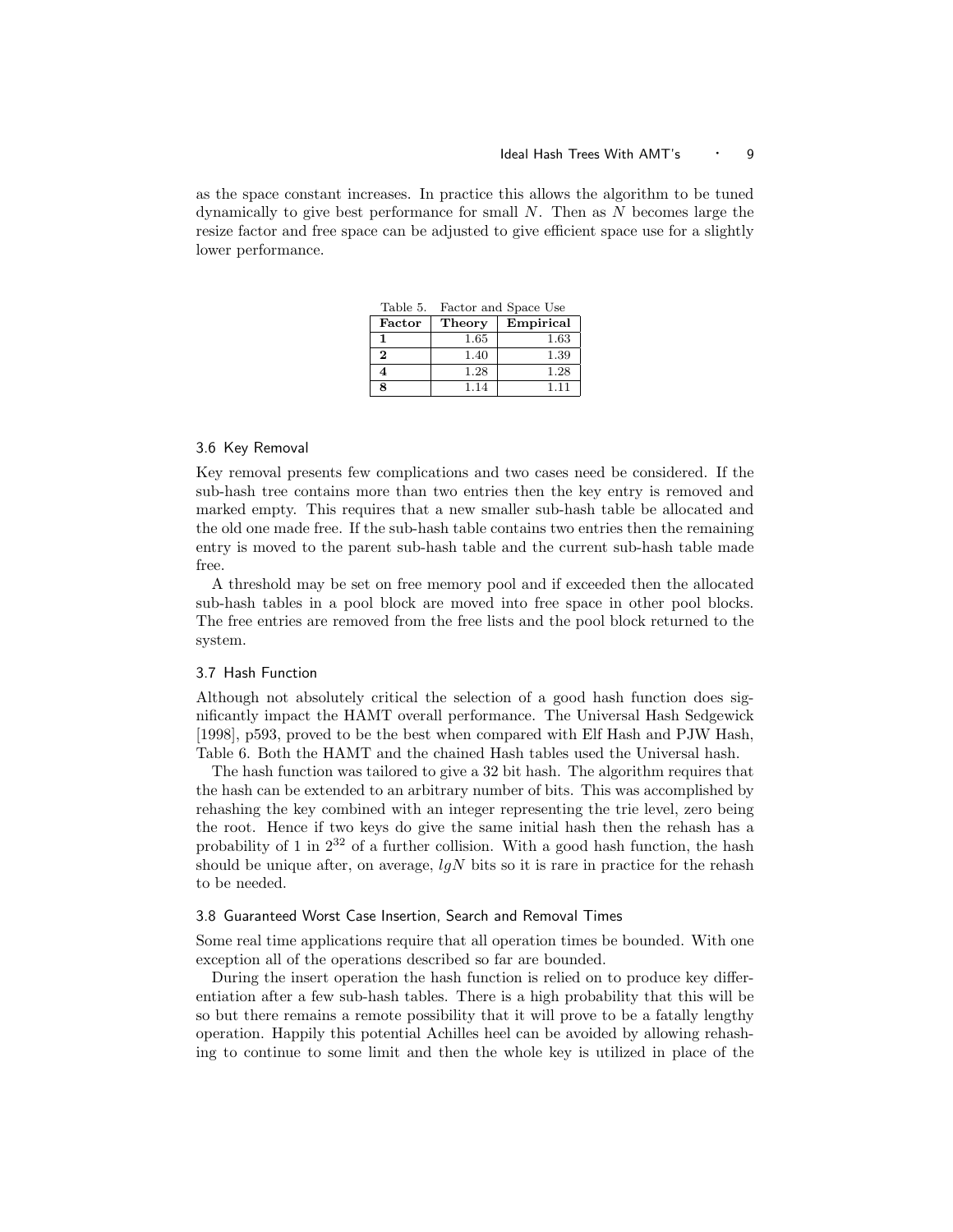```
10 · Phil Bagwell
        unsigned int HashKey(char *key)
          {
          unsigned int a=31415,b=27183;
          for(unsigned int vHash=0;*key;key++,a*=b)
            vHash=(a*vHash+*key);
          return vHash;
          }
        unsigned int ReHashKey(char *key,int Level)
          {
          unsigned int a=31415,b=27183;
          for(unsigned int vHash=0;*key;key++,a*=b)
            vHash=(a*vHash*Level+*key);
          return vHash;
          }
```
Fig. 4. Universal Hash and Rehash with Level

| SetSize | Univ | Elf  | <b>PJW</b> |
|---------|------|------|------------|
| 8К      | 0.75 | 2.00 | 0.88       |
| 16K     | 0.75 | 2.06 | 1.25       |
| 32K     | 0.75 | 2.03 | 1.03       |
| 64K     | 0.88 | 2.09 | 1.17       |
| 128K    | 1.05 | 2.87 | 1.25       |
| 256K    | 1.24 | 2.43 | 1.35       |
| 512K    | 1.34 | 2.64 | 1.53       |
| 1024K   | 1.06 | 2.39 | 1.87       |
| 2048K   | 1.16 | 2.49 | 2.10       |
| 4096K   | 1.20 | 2.55 | 2.14       |
| 8192K   | 1.29 | 2.65 | 2.28       |

Table 6. Hash Function Comparison - Search

hash. This guarantees that the keys will be differentiated and in a worst case time proportional to the key length.

Hence the algorithm is shown to be time bounded for the principal operations of insertion, search and delete.

## 3.9 Conclusion

It seems reasonable to conclude that HAMT is indeed a Hash Tree with near ideal characteristics achieving small O(1) costs for principle operations and having small bounded worst case times. They are considerably simpler to code than LPC trees and Dynamic Perfect Hashing yet are space efficient too. The fundamental data structure is small and, as illustrated in sections 5,6 and 7, can be easily adapted to suit other applications.

# 4. PARTITION HASHING EXTERNAL STORAGE

The essential problem in external storage retrieval systems is to be able to find records with the minimum of costly disk accesses while maintaining high disk space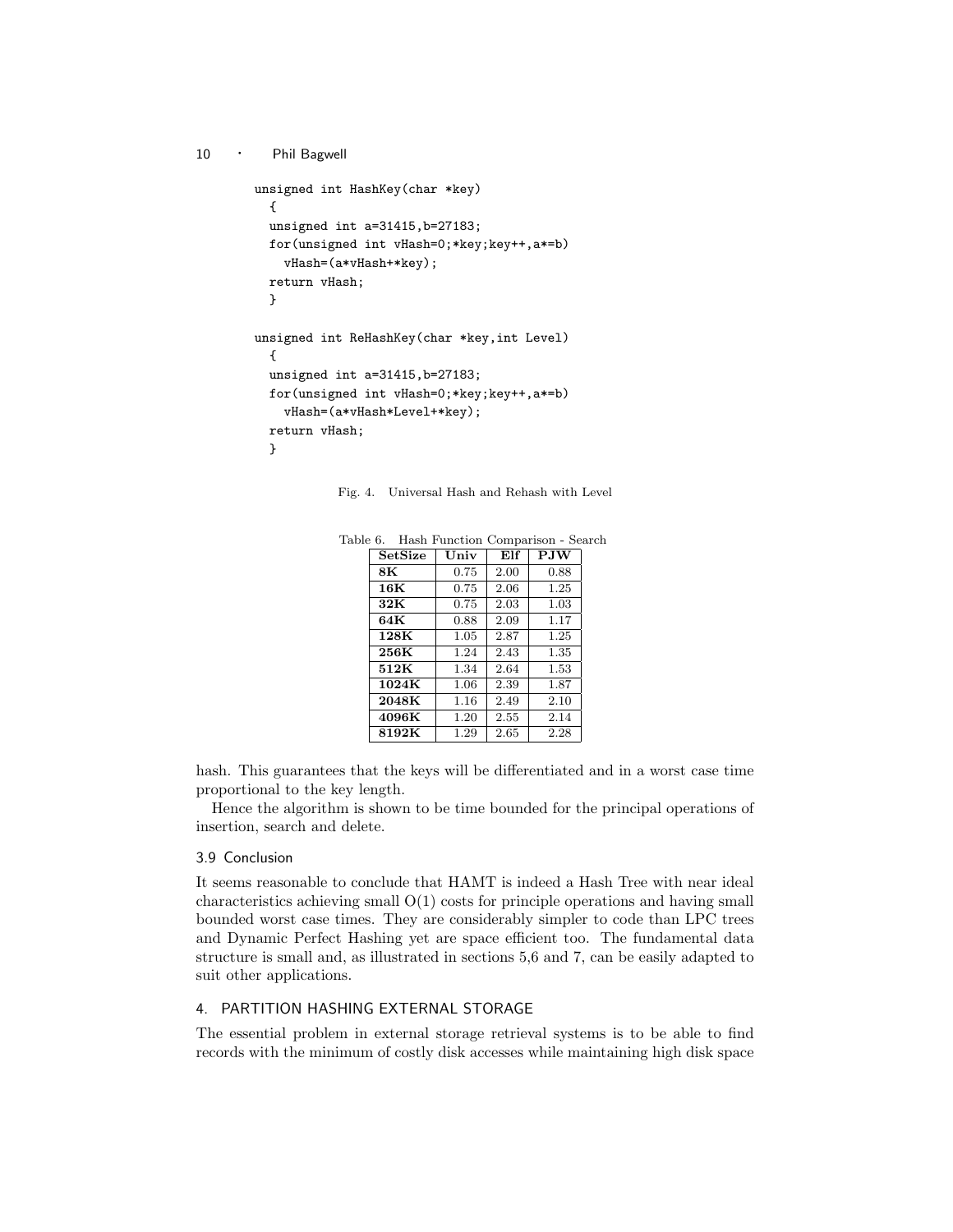#### Ideal Hash Trees With AMT's 11

utilization. The ideal would be 1 access for search (success/failure) or insertion and 100 percent disk space usage for data records. External Hashing, Fagin, Nievergelt, Pippenger, and Strong [1979] , B-Trees, R.Bayer and E.M.McCreight [1972] and more recently Linear Hashing, Litwin, Neimat, and Schneider [1993],[Litwin and Schwarz 2000], have striven to do this, Linear Hashing coming close to the ideal. Partition Hashing comes closest of all, achieving 1 access for search (success/failure), 1.1 access for insertion at 80 percent load factor or 2 accesses for load factor approaching 90 percent.

In Linear Hashing (LH) a  $h(C) = C \mod N * 2^i$  hash function is used to distribute records between buckets and hence control the subsequent splitting required on data set growth. When a bucket needs to be split i is is set to  $i + 1$  and the records distributed into the new and old bucket accordingly. The problematical issue of low load factor is offset by using chained overflow buckets to delay splitting at the cost of very few access times to achieve an impressive performance.

In Partition Hashing(PH) a bucket is split into two buckets by moving half of the records from the old bucket to the new one. To do this a list of the records is created in their key hash order. The mid-point of this list, called the Hash Partition Point, has the hash value that divides the number of records equally in two. The records in the top half are moved to the new bucket, those in the bottom stay in the existing one. The Hash Partition value then is kept in a Hash Partition table associating this value with the bucket address. If buckets are non-contiguous then one entry is needed per Bucket. Note that the precision of this partition value only needs to be about  $5 + \ell qN$  bits, where N is the maximum key set size, to satisfactorily maintain split accuracy.

Partition Hash Table entries may be reduced to the bucket address plus a few bits by eliminating the redundancy in the leading bits of successive partition hash values, Knuth [1998]page 512 and using a single bit indicating free space.

## 4.1 Search

To find a given record, first compute the keys' hash. Then find the entry in the Hash Partition table where the key hash lies between its Hash Partition value and the one in the entry above. The desired record is in bucket with the corresponding address.

Finding the entry in the Hash Partition table is simpler than it first appears. Because the keys are well distributed, the initial entry e can be found by  $e = \frac{h}{h_{max}} b$ and then making a linear search to find the correct record. Here  $h$  is the key hash,  $h_{max}$  is the maximum hash value and b the number of bucket entries in the table. Simulation shows the first entry is typically the correct one while in fewer than 10 percent of the cases the search continues to an adjacent entry. Note this property can be used to remove the requirement for the Hash Partition Table if the buckets are contiguous and more accesses can be tolerated on search or insert operations. Using a small table of correction offsets improves the hit rate.

## 4.2 Insert

First a search is performed to find the correct bucket as described in the previous section. If there is space the new record can be added. However, if the bucket is full additional space must be found.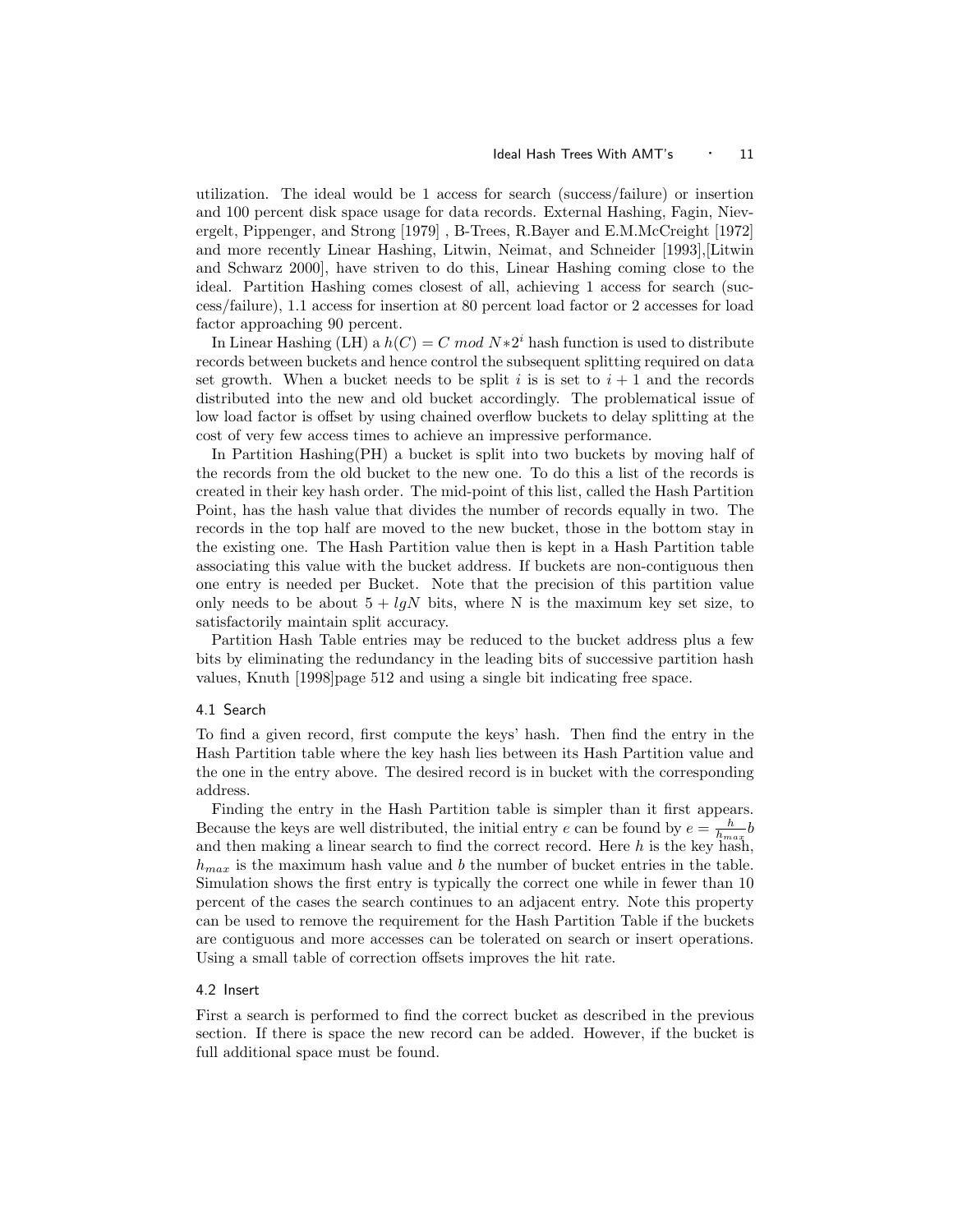Rather than just splitting the bucket on overflow, first a check is made to ascertain if the adjacent Hash Partition table entries have buckets with available space to share. Then the one with most space is shared with the full bucket by redistributing the records over the two buckets and updating the Hash Partition value in the table. The process is identical to the splitting described previously. First a list of the records for the two buckets is created in key hash order. The Hash Partition Point is defined and then records are moved from the full bucket to the less full one based on this hash partition value. This simple device delays the need to split and increases the overall load factor. Only if sharing fails to find space is a split finally performed. Simulation shows that about 10 percent of the inserts will need a share or a split and the load factor stabilizes at just over 80 percent independent of bucket size. Though using larger buckets extends the number of inserts to stabilization.

At the cost of additional insert assesses load factors approaching 100 percent are practical. To achieve this the sharing is extended beyond the immediate neighbors when a full bucket is encountered. The Partition Hash Table is search for up to  $t$ places above and below the full bucket to find space available in a bucket perhaps a distance s from it. Bucket s is then shared with bucket  $s - 1$ , then  $s - 1$  with  $s - 2$ , and so on, always moving at least one record, until a space for at least one record is finally created in the full bucket. The sharing process will tend to balance the load factor in the s buckets manipulated in this way.

Table 7 shows the load factors achieved while varying the value of r and the bucket size. The average number of insert accesses that correspond to these load factors are shown too. By setting the one parameter  $t$  the load factor of the file may be set to achieve a desired load factor and insert cost relationship. Alternatively a maximum size available for buckets could be set and  $t$  increased as the limit is approached. In this way while the file is small fastest insert times are achieved but as the file limit approached insert times progressively degrade until the file is finally full but with a load factor close to 100 percent. These additional insert accesses does not change the search cost, remaining constant at one access.

Note that duplicate keys represent a small complication. A single bit flag must be added to the Partition Hash Table entry to indicate if the partition Point is a duplicate key. Then, when adding a new record with a duplicate key it can be correctly positioned at the end of the existing duplicate records. While searching for a record the search can correctly be terminated at the first of the duplicate entries. During shares order is preserved so correct sequencing of records is maintained in the file.

## 4.3 Bucket Searches

It has been assumed that the records are stored in a bucket with no particular order. This assumption follows from the fact that a linear search after a bucket has been loaded from disk still takes a small fraction of the load time. However, buckets can become large enough that significant processor time is lost in this linear search or the buckets are RAM resident. Other methods are then appropriate. For example, records can be placed using linear probe hashing or, for a small space overhead, a list, sorted by hash value, of record pointers can be added to the beginning of a bucket. Note pointers in this structure need only be  $lqr$  bits long where r is the number of records in the bucket, giving a small overhead of  $int((lg r) + 1)$  bits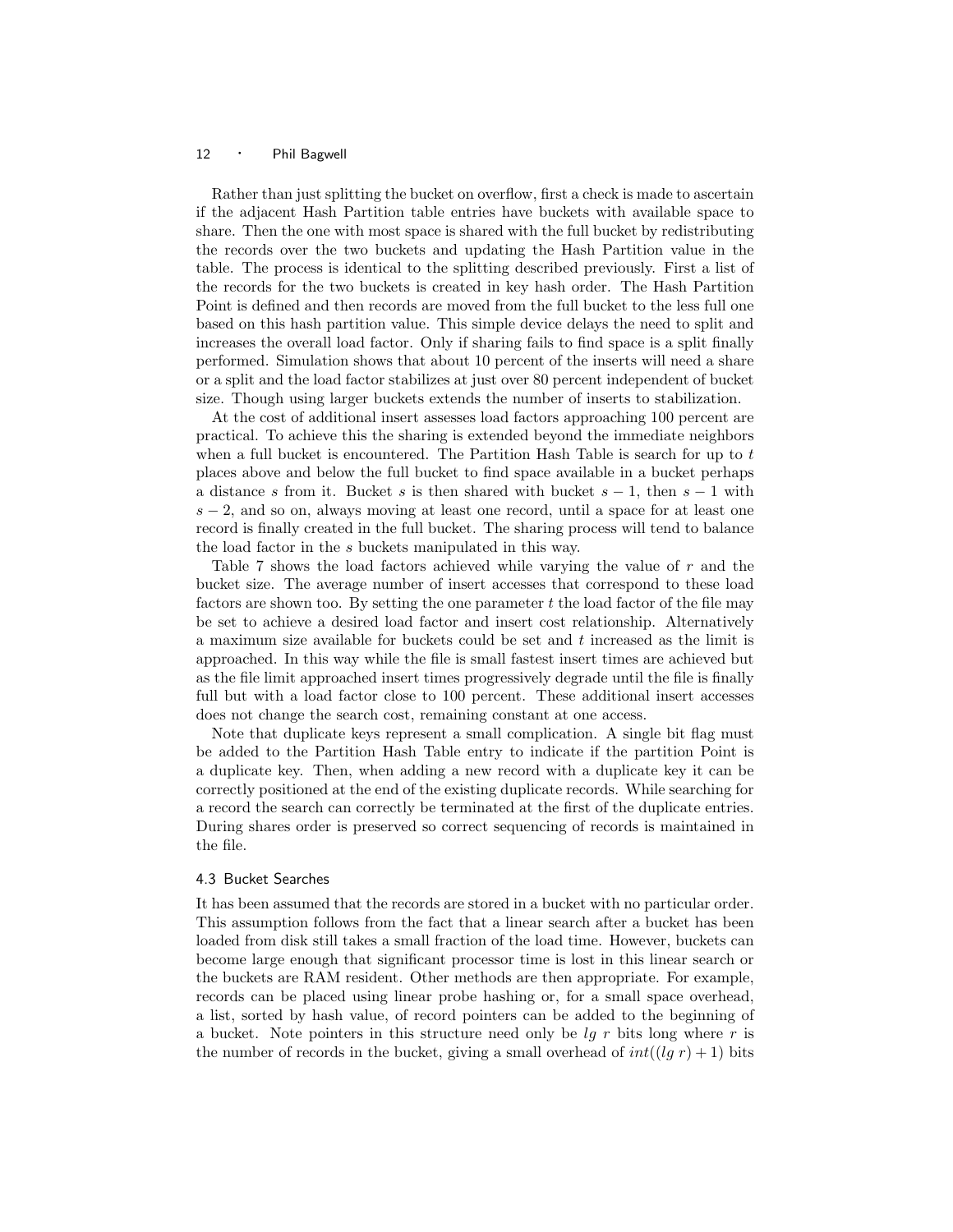| $\mathbf{Range}(t)$ | $r=2$    | $r=5$    | $r=10$   | $r=20$   | $r=50$  | $r = 100$ | $r=500$ |
|---------------------|----------|----------|----------|----------|---------|-----------|---------|
| 1.                  | 1.00/74  | 1.22/80  | 1.24/82  | 1.19/84  | 1.10/86 | 1.07/88   | 1.02/89 |
| $\mathbf 2$         | 1.49/85  | 1.45/85  | 1.39/85  | 1.27/87  | 1.15/88 | 1.09/90   | 1.03/89 |
| 3                   | 1.82/88  | 1.79/89  | 1.69/89  | 1.55/90  | 1.35/92 | 1.23/90   | 1.09/92 |
| 4                   | 2.13/89  | 2.08/90  | 1.99/91  | 1.85/91  | 1.60/92 | 1.43/91   | 1.21/93 |
| 5                   | 2.44/91  | 2.39/91  | 2.31/91  | 2.12/93  | 1.82/92 | 1.60/94   | 1.34/94 |
| 6                   | 2.72/91  | 2.73/91  | 2.58/92  | 2.38/93  | 2.05/94 | 1.84/93   | 1.47/95 |
| 7                   | 3.04/92  | 2.96/93  | 2.86/93  | 2.59/93  | 2.20/94 | 1.88/96   | 1.68/95 |
| 8                   | 3.33/93  | 3.29/93  | 3.18/93  | 2.90/95  | 2.47/95 | 2.19/95   | 1.87/96 |
| 9                   | 3.59/93  | 3.56/93  | 3.43/94  | 3.15/95  | 2.76/96 | 2.44/95   | 2.00/95 |
| 10                  | 3.91/94  | 3.89/94  | 3.59/94  | 3.42/95  | 2.97/95 | 2.50/96   | 2.32/97 |
| 20                  | 6.53/96  | 6.38/96  | 6.10/95  | 5.51/97  | 4.78/95 | 4.11/97   | 4.12/96 |
| 30                  | 8.59/96  | 8.49/97  | 8.24/97  | 7.57/95  | 6.63/97 | 5.06/97   | 5.47/97 |
| 40                  | 10.77/96 | 10.14/97 | 9.85/96  | 8.99/97  | 8.57/99 | 6.54/99   | 7.00/97 |
| 50                  | 12.42/97 | 13.04/97 | 11.63/98 | 11.05/98 | 9.66/96 | 7.36/98   | 8.78/97 |

Table 7. Average Insert Accesses and Load Factor %

per record. A given record can then be found using the same method as with the Hash Partition Table, namely, the initial entry e is found by  $e = \frac{h-h_l}{h_h-h_l}r$  and then making a linear search to find the correct record. Here  $r$  is the number of records in a bucket,  $h_l$  the lower hash partition value and  $h_h$  the higher partition boundary. Notice too that this is exactly the table needed to support shares and splits.

Where  $r$  is large and record length small the overhead of this table may become excessive. An obvious solution is to treat each bucket as a collection of sub-buckets and create a Hash Partition table for it. The overhead then reduces to one Hash Partition Table entry for each sub-bucket and a sub-bucket is found in the same way as a bucket.

#### 4.4 Client and Server Distributed Files

In Linear Hashing for Distributed Files it is shown how to create large data bases distributed over any number of servers. Here an outline is given on how to achieve the same functional characteristics using Partition Hashing.

Each server may be considered a 'super bucket' and the distribution of records across n servers done in the same way as for buckets. A server maintains a Server Partition Table for all servers. Each entry has the server address, Hash Partition boundary and the size of its free space.

To use the database the client first requests the Server Partition Table from any server, the server addresses and corresponding Hash Partition Values are returned. Then to search for a record the client computes the hash and dispatches the request to the appropriate server via the Server Partition Table. The server finds the record using its own Bucket Partition Table and returns the requested data to the client.

Suppose that a server is running out of storage space. Reference is made to the Server Partition Table to find which Server Hash Partition Table adjacent partner has the most available space. A request to share space is made to that partner, the partner agrees and replies with a size to move. The requester now transfers the buckets, starting from the end of its Bucket Partition Table, to the partner one bucket at a time, until the agreed size is reached. After each bucket transfer has been completed successfully the corresponding Server Partition Entries are sent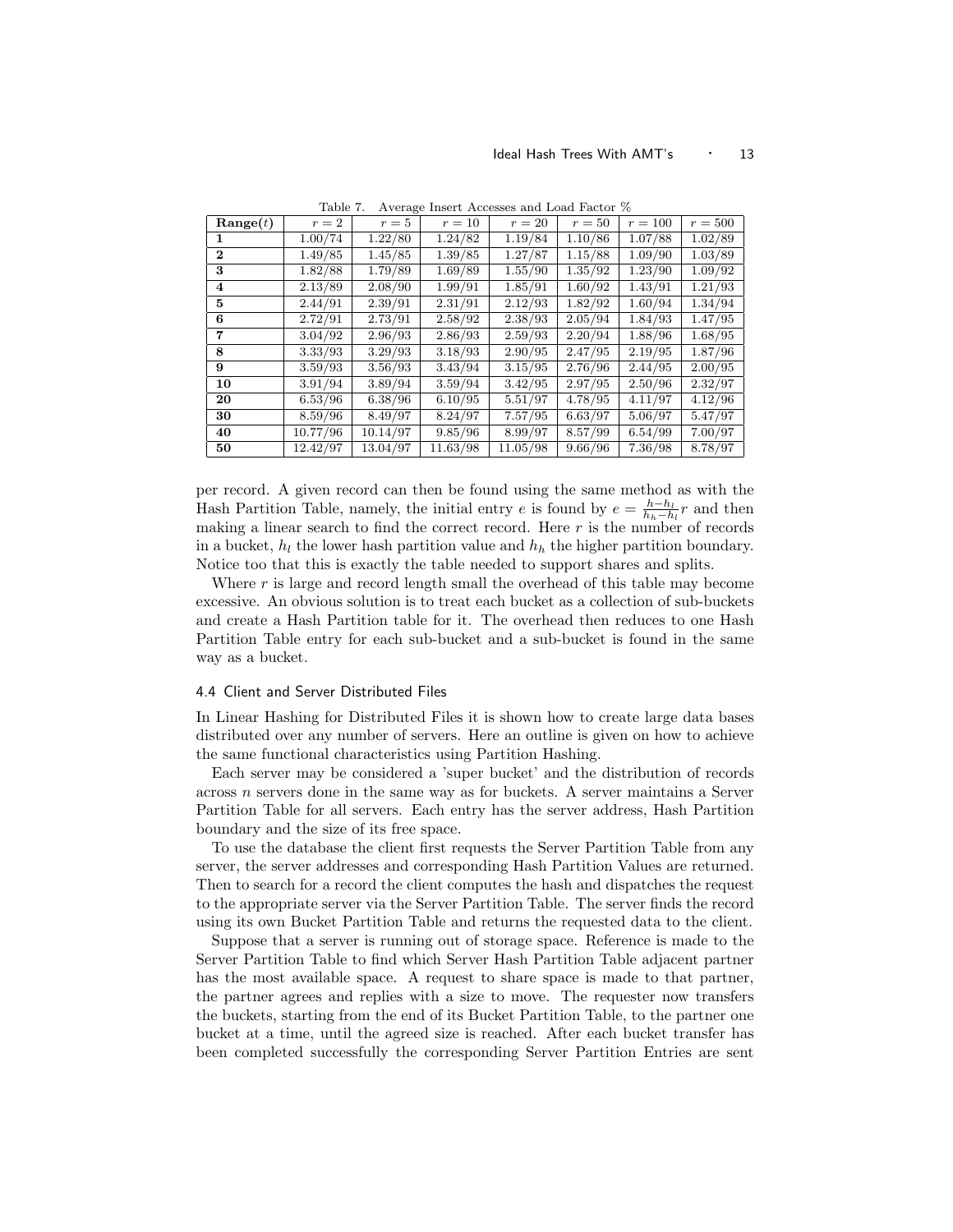to the Partner who adds them to its own Partition Table. Then the requester removes the Server Partition Table entry and frees up the bucket and notifies its other adjacent partner of the Hash Partition change. Any search, insert or delete requests for the moved bucket are forwarded to the partner who services them on completion of the move and returns them. These are then returned to the client with the Hash Partition update. A boundary change message is propagated to all the other servers at completion of the share. Notice that this redistribution negotiation is entirely local to the two servers involved and does not involve the client or the other servers, although it may cause a knock-on request from the partner to its adjacent server. In fact any number of servers could be undergoing redistribution simultaneously.

The client meanwhile, unaware of this update makes a further request to find a key using its now out of date Server Partition Table. Doing so it sends the request to the wrong server, the requested record has been moved to a partner during the previous space balancing transaction. The server redirects the request to its adjacent partner and returns the result of the request to the client together with a Server Partition Table boundary update. The client modifies its Server Partition Table so that future requests will be directed correctly.

As with bucket load balancing, server load balancing is an asynchronous process and can proceed independently as a background task. Server balancing activity can be expected to be infrequent and hence Server Partition Table updates rare. A new server coming on line would be added into the Server Partition table where convenient and load sharing triggered with adjacent servers. Taking a server off-line is managed by first moving occupied buckets to adjacent servers and then removing it from the Server Partition Table.

Notice that as with Linear Hashing Server Partition Tables do not need to be perfectly synchronized, differences can be resolved at service request time.

## 4.5 Conclusion

Partition Hashing builds on the conceptual framework provided by Linear Hashing to create algorithms for dynamic external storage more closely approaching the ideal. Searches both successful and unsuccessful require just one access while inserts cost 1.1 accesses for an 80 percent load factor or by varying one parameter load factors approaching 100 percent can be achieved at the cost of extra assesses on insert. When used in a multi-processor environment the distributed update mechanism appears to be better matched to the ideals outlined by Devine. Devine [1993]

## 5. SORTED ORDER AMT

In the HAMT the key is hashed before insertion into the tree. However, the entire key can be treated as a hash. In this case keys will be stored in the trie in sorted order and become the familiar character trie.

This is a special case of the more general AMT algorithm included in Bagwell [2000]. However, it is still a valuable algorithm as it has a speed and space occupancy comparable to the more general algorithm yet uses exactly the same efficient memory allocation as HAMT. The structure supports all the expected sorted order functions such as ranges, ordered iteration and so on. Table 8 gives times space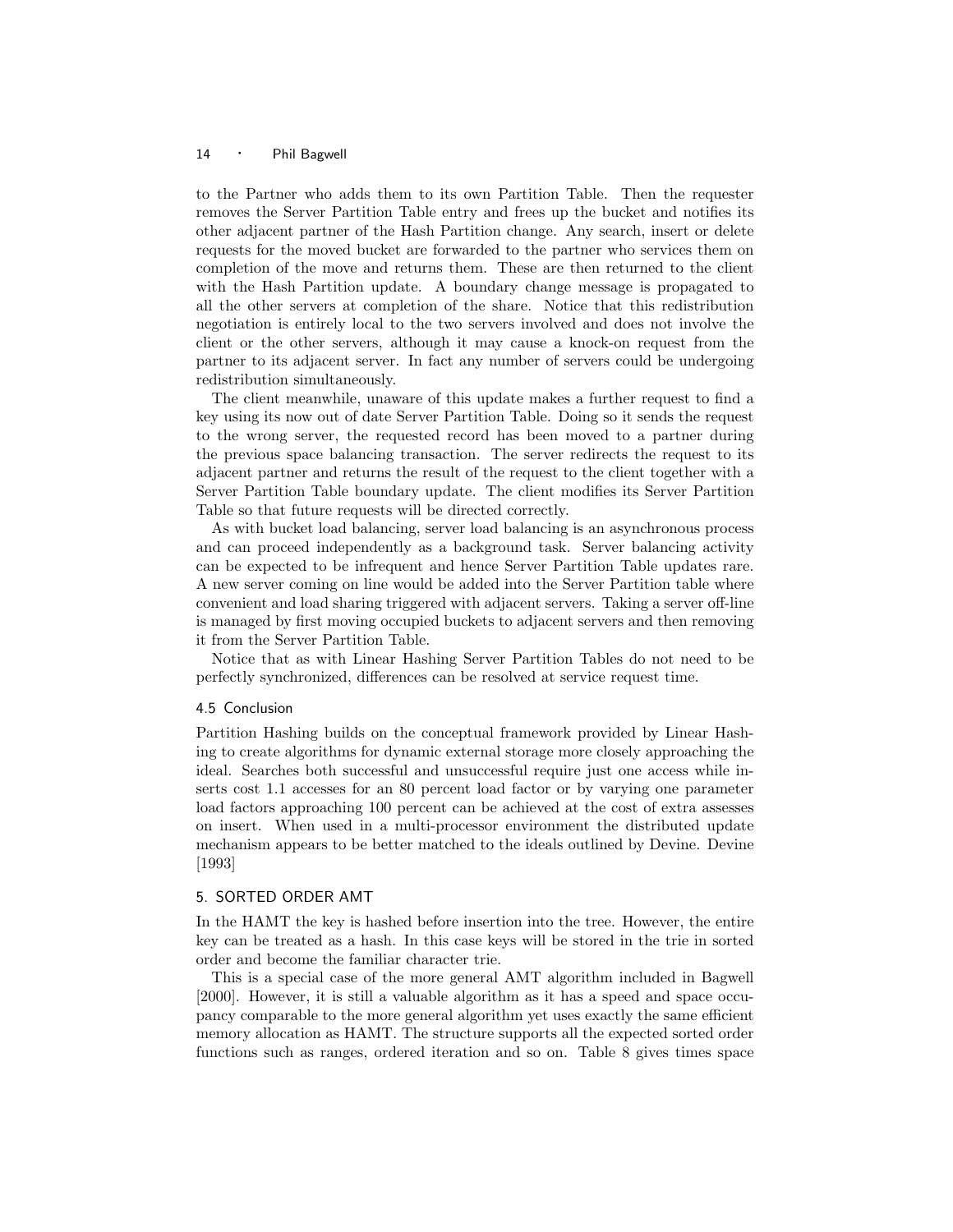#### Ideal Hash Trees With AMT's  $\cdot$  15

utilization using the same benchmark sets as the HAMT benchmarks in previous tables and can be compared with the TST. The times are expected to be comparable and faster than HAMT as with randomly distributed keys they are unique after about  $log_s N$  characters on average, where s is the cardinality of the alphabet, and this is equivalent to the  $lqN$  bits of the hash. However, the key is not hashed first, saving the key hashing time and the costly memory accesses to the rest of the characters in the key. However, if the keys are not randomly distributed then the depth of the trie will grow, requiring more space, take more trie levels and consequentially more access time.

The root table may be resized automatically too and gains in speed made. However, more care must be taken as typical key sets, symbol tables for example, use a small part of the available alphabet. As an alternative the first  $n$  characters could be hashed and used to index the root hash table. Subsequent characters are taken without hashing and the sort order is retained. An additional two pointers are required in the root hash table entries, a pointer to the next ordered entry and a pointer to a key containing at least the  $n$  character prefix. Then sorted order functions can be undertaken and dynamic shrinking feasible. Since the root table is infrequently restructured the cost of maintaining the additional order information is negligible and performance is improved. Further the full key does not need to be examined during resizing.  $n$  can be set dynamically allowing the root table to be resized automatically as with HAMT. This arrangement has not yet been characterized.

## 5.1 Ordered Distributed External Storage

Unsurprisingly the Partition Hashing structure can be adapted for sorted order record storage. If in the above discussion of Partition Hashing and Distributed Files the lower key is substituted for lower Hash Partition then the same Partition Tables structure and splitting may be used to give a distributed ordered data base. The result provides an interesting alternative to B-Trees but with smoother performance, higher load factor and no stored dictionary. Performance will be the same as Partition Hashing but more space could be required in the Partition Table to store a full key and rapid searches can no longer use direct table indexing. However, replacing the table with a Ordered AMT resolves this problem nicely. Similarly the list in each bucket is replaced by an AMT too. In both cases no keys then need to be stored in the trie hence making it only a little more costly than Partition Hashing.

Further research is needed to complete the characterization. However, the structure looks promising.

# 6. IP ROUTING

IP routers must select an appropriate outgoing route based on the IP address of an incoming packet. The IP address is 32 bits long and for public routing, for class A, B and C sub-nets only the first 24 bits need be considered in order to route a message to the appropriate sub-net. The problem therefore becomes to associate target route for each of the incoming packets from the first 24 bits of the address. Nilsson and Karlsson [1998] describe a high performance algorithm to do just this while here I demonstrate that a comparable performance algorithm can be created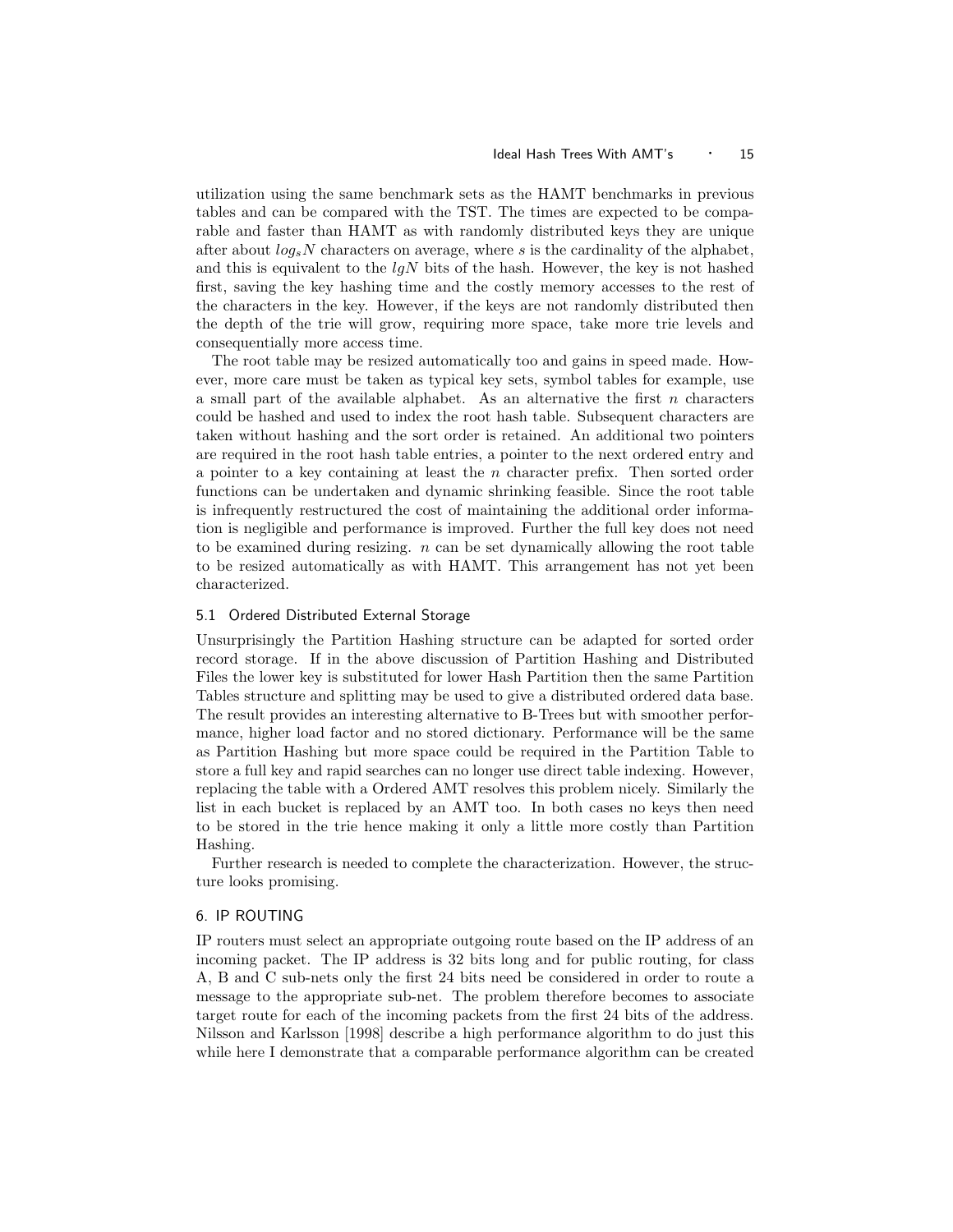|                 | AMT                     | AMT    | AMT               | AMT       | <b>TST</b> | <b>TST</b> |
|-----------------|-------------------------|--------|-------------------|-----------|------------|------------|
| <b>SetSize</b>  | $\operatorname{Insert}$ | Search | <b>Total Pool</b> | Free Pool | Insert     | Search     |
| 8K              | 3.40                    | 0.59   | 14K               | 2K        | 10.23      | 2.78       |
| $16\mathrm{K}$  | 3.74                    | 0.69   | 27K               | 4K        | 11.08      | 2.99       |
| 32K             | 3.67                    | 0.78   | 50K               | 8K        | 12.67      | 3.27       |
| 64K             | 3.62                    | 0.86   | 88K               | 13K       | 14.72      | 3.57       |
| 128K            | 3.95                    | 1.02   | 171K              | 25K       | 14.59      | 3.87       |
| $256\mathrm{K}$ | 4.76                    | 1.05   | 382K              | 58K       | 13.76      | 4.16       |
| 512K            | 5.16                    | 1.20   | 860K              | 117K      | 13.07      | 4.51       |
| 1024K           | 4.59                    | 1.27   | 1670K             | 238K      | 12.26      | 4.86       |
| 2048K           | 4.68                    | 1.31   | 2927K             | 425K      |            |            |
| 4096K           | 5.19                    | 1.30   | 5646K             | 839K      |            |            |
| 8192K           | 6.33                    | 1.34   | 12006K            | 1755K     |            |            |

Table 8. Ordered Insert, Search and Size

simply with the AMT data structure.

Fig 6 illustrates the data structure to be used and is clearly a special case of the hash tree previously described. The root table is created with a length of  $\frac{2^{24}}{32}$  that is to have  $2^{19}$  entries requiring 4 Mb. Each entry is either empty, contains a route or is a 32 entry sub-trie and pointer. To identify a route for an IP address the first 19 bits are used as an index into the root table and then the remaining 5 bits used to select the entry in the sub-trie. Unknown addresses can be identified and dropped with just the index and a bit test on the bit map.

The IP routing table can be updated using the same basic insertion algorithms described in the hash tree above while the non-critical memory allocation is left to the system.

For the new address format with IPV6 using 128 bit addresses a HAMT would provide an efficient solution with O(1) access.

```
// IP is the IP address
  if((E=RootTbl[IP>>13])&&(E->Map&(1<<((IP>>8)&0x1F)))
  Route=E->Base+CTPOP(E->Map&(~((~0)<<((IP>>8)&0x1F));
else // Failed
```
Fig. 5. Code fragment for IP dispatch

## 7. CLASS-SELECTOR DISPATCH

In modern object oriented language design it is desirable to be able to create Class-Selector tables dynamically. As classes inherit from super classes the compiler must maintain a table valid method selectors. At run time it must be a fast operation to map a class-selector pair to an actual method and verify that it is also valid or perhaps dynamically load new classes with their associated methods. A good solution to the compilers static task is described in Driesen [1993] and Driesen and Holzle [1995]. A comparable solution to the problem is simply constructed with an AMT data structure yet has the added property of being dynamically updateable.

The class and selector are assumed to be packed in one integer, the first 18 bits representing the class while the last 14 bits the selector.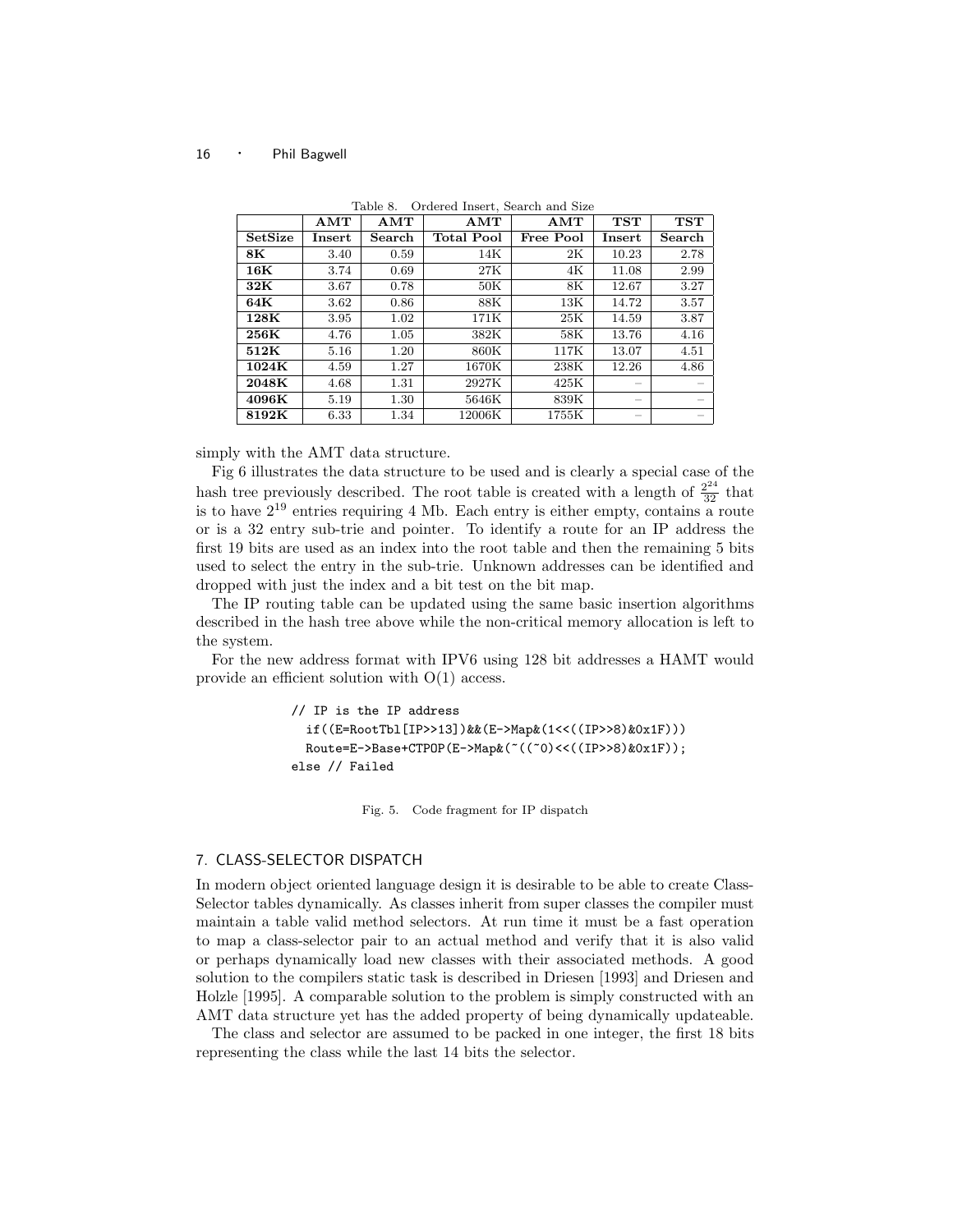## Ideal Hash Trees With AMT's  $\cdot$  17



Fig. 6. IP Routing Table

| Root Class-Selector Table |                      |           |
|---------------------------|----------------------|-----------|
|                           |                      |           |
| Empty<br>Map              | Empty<br><b>Base</b> | Sub-Table |
| Map                       | Base                 | Method    |
| Map                       | Base                 | Method    |
| Map                       | Base                 | Method    |
|                           |                      | Method    |

Fig. 7. Class-Selector Table

It is initially assumed that there will be  $2<sup>c</sup>$  classes with any of  $2<sup>s</sup>$  selectors. An empty root table is then created of length  $2^{(c+s-5)}$ . As classes and methods are compiled they are added to the table. The last c bits of the class is combined with the last s bits of the selector and the method pointer entry made in the appropriate node of the sub-trie. For method pointer look up the same process is followed. c class bits are combined with s selector bits. The first  $c+s-5$  bits are used to index into the root table while the last 5 bits index into the sub-trie. Either the method pointer is retrieved or the class/selector is invalid.

```
// Class C, Selector S
Index= (C<<(s-5))|(S>>5);if((E=RootTbl[Index])&&(E->Map&(1<<(S&0x1F)))
 MethodPtr=E->Base+CTPOP(E->Map&(~((~0)<<(S&0x1F));
else // Failed
```
Fig. 8. Code fragment for Method dispatch

The class-selector table can be updated using the same basic insertion algorithms described in the hash tree above while the non-critical memory allocation is left to the system.

However, the number of classes or selectors may overflow the allocate  $2^c$  or  $2^s$ entries initially reserved. When this occurs the table can be easily restructured to accommodate the additional entries. Suppose for the moment that the classes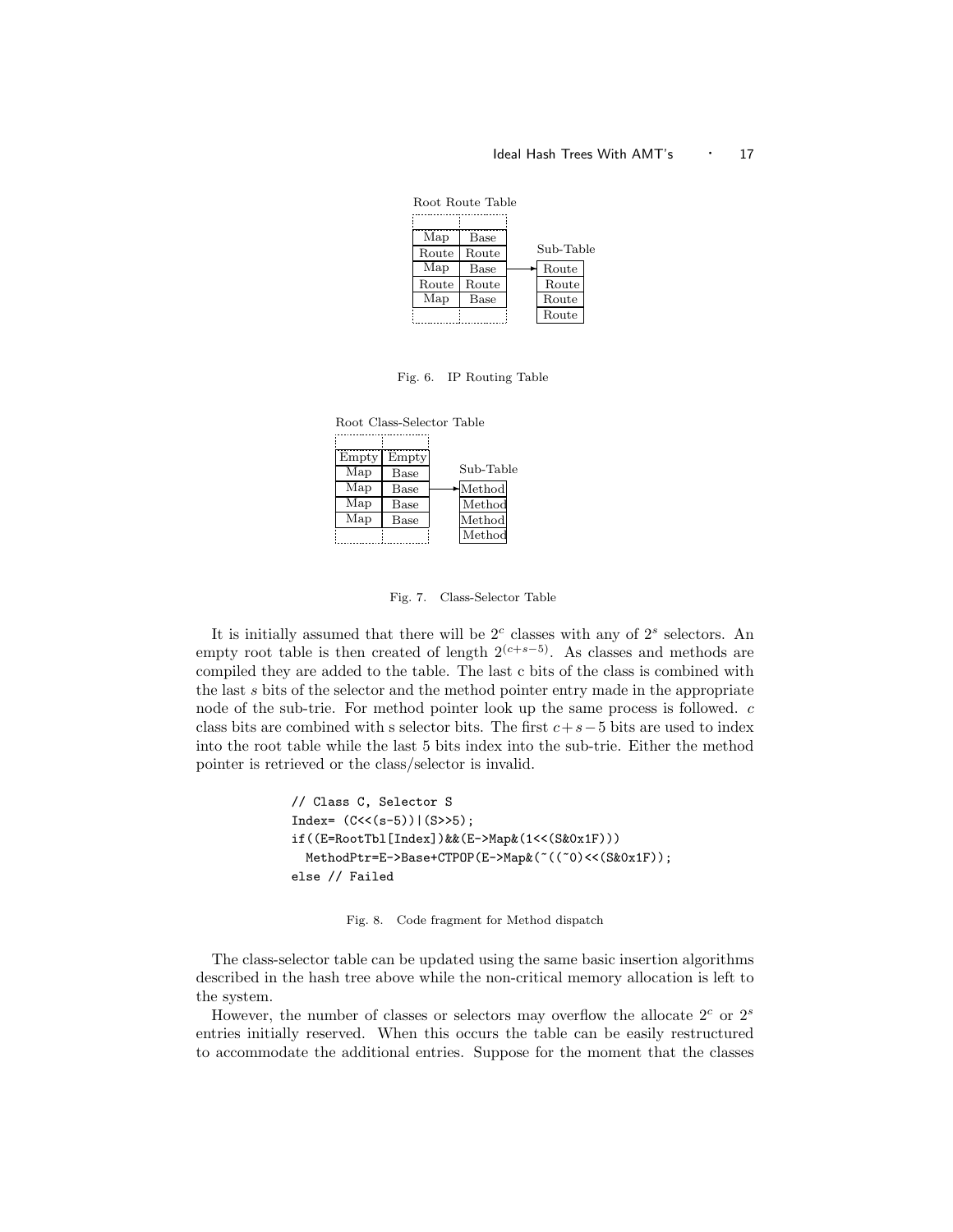exceed  $2^c$ . The new class limit is set to c' where  $c' = c + 1$  and thereby double the number of allowed classes. A new root table is created with a length of  $2^{(c'+s-5)}$ , the old root table entries are copied to the new one and the old table deleted. Future searches will use c' bits to identify the class. Similarly if the selectors overflow  $2<sup>s</sup>$ the new selector limit is set to  $s'$  where  $s' = s + 1$ . A new root table is created with length  $c + s' - 5$  and the entries copied from the old table to the new one, taking s entries at a time from the old table and inserting these in the new one. After each move s entries are left empty, for future selector insertions, before copying the next block.

Although apparently longer this algorithm makes the same number of memory accesses as the row displacement algorithm referred to above, yet is dynamic, allows run time updating and using memory progressively. With an additional memory access, more memory may be conserved by allowing the trie one more level.

## 8. PERFORMANCE COMPARISONS

All the algorithms were tested with the same wide variety of unique key sets. The sets were in random, sorted order or semi-ordered sequence. The test sets were produced using a custom pseudo random number generator. These were created by first generating a random prime number which was repetitively added to an integer to produce a sequence of 32 bit integer keys. For high value prime numbers this sequence is pseudo random while for low value prime numbers the sequence is ordered. Values in between generate semi-ordered sequences.

An alphabet cardinality of 250 was used as a radix to convert the integer key to a string of characters. Additional characters were added to create an eight-character key. All the test results were for 8 character key sets created in this manner.

The technique ensures unique key production and allows search test key sets to be generated with different sequences to those used during insertion yet from the same key set.

Each algorithm's performance was measured on an Intel P2, 400 MHz with 512Mb of memory, NT4 and VC6. Times shown are in  $\mu S$  per insert or search for 8 character keys averaged across 50 test key sets. CTPOP was emulated using the algorithm in Fig 2.

The external disk and distributed storage algorithms were tested by simulation. No actual timings were made but the critical characteristic of disk accesses per search and insert together with load factor was monitored in the simulation model over a large number of runs.

## ACKNOWLEDGMENTS

I would like to thank Prof. Martin Odersky and Christoph Zenger at the Labo. Des Methodes de Programmation (LAMP), EPFL, Switzerland for their review of the draft paper and valuable comments.

## **REFERENCES**

- BAGWELL, P. 2000. Fast and space efficient trie searches. Technical Report, EPFL Swtzerland.
- BENTLEY, J. AND SEDGEWICK, R. 1997. Fast algorithms for sorting and searching strings. In Eighth Annual ACM-SIAM Symposium on Discrete Algorithms (1997), SIAM Press